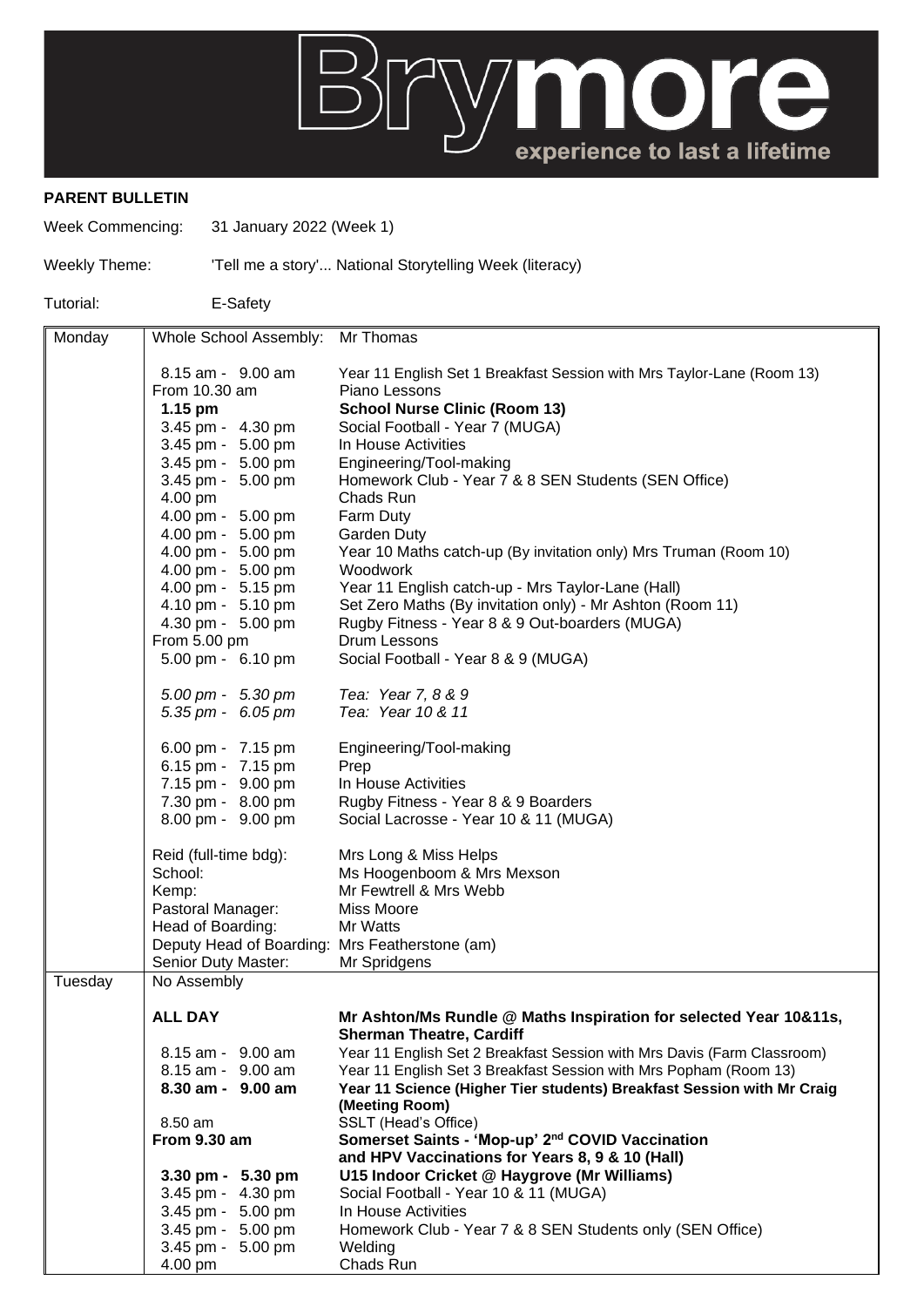|           | 4.00 pm - 5.00 pm                         | Rugby Practice - Year 9                                           |
|-----------|-------------------------------------------|-------------------------------------------------------------------|
|           |                                           |                                                                   |
|           | 4.00 pm - 5.00 pm                         | Farm Duty                                                         |
|           | 4.00 pm - 5.00 pm                         | Garden Duty                                                       |
|           | 4.30 pm - 5.00 pm                         | Rugby Fitness - Year 10 & 11 Out-boarders (MUGA)                  |
|           | 5.00 pm - 8.30 pm                         | Ski lessons for selected students @ Mendip Ski Centre             |
|           |                                           |                                                                   |
|           |                                           | (Mr Ashton/Mr Austin/ Mr Western)                                 |
|           | 5.00 pm - 6.10 pm                         | Social Football - Year 7 (MUGA)                                   |
|           |                                           |                                                                   |
|           | 5.00 pm - 5.30 pm                         | Tea: Year 7, 8 & 9                                                |
|           | 5.35 pm - 6.05 pm                         | Tea: Year 10 & 11                                                 |
|           |                                           |                                                                   |
|           |                                           |                                                                   |
|           | 6.00 pm - 7.15 pm                         | Welding                                                           |
|           | 6.15 pm - 7.15 pm                         | Prep                                                              |
|           | 7.15 pm - 9.00 pm                         | In House Activities                                               |
|           | 7.30 pm - 8.00 pm                         | Rugby Fitness - Year 10 & 11 Boarders                             |
|           |                                           |                                                                   |
|           | 8.00 pm - 9.00 pm                         | Social Football - Year 8 & 9 (MUGA)                               |
|           |                                           |                                                                   |
|           | Reid (full-time bdg):                     | Mrs Long & Miss Helps                                             |
|           | School:                                   | Ms Hoogenboom & Mrs Mexson                                        |
|           |                                           | Ms Greenhill & Mrs Webb                                           |
|           | Kemp:                                     |                                                                   |
|           | Pastoral Manager:                         | Miss Moore                                                        |
|           | Head of Boarding:                         | Mr Watts (Day)                                                    |
|           | Deputy Head of Boarding: Mrs Featherstone |                                                                   |
|           | Senior Duty Master:                       | Mr Spridgens                                                      |
| Wednesday | Assembly: Mrs Davis                       |                                                                   |
|           |                                           |                                                                   |
|           |                                           |                                                                   |
|           | 8.15 am - 9.00 am                         | Year 11 English Set 1 Breakfast Session with Mrs Taylor-Lane      |
|           |                                           | (Farm Classroom)                                                  |
|           | 8.15 am - 9.00 am                         | Year 11 English Set 3 Breakfast Session with Mrs Popham (Room 13) |
|           |                                           |                                                                   |
|           | 3.45 pm - 4.30 pm                         | Social Football - Year 8 & 9 (MUGA)                               |
|           | 3.45 pm - 5.00 pm                         | In House Activities                                               |
|           | 3.45 pm - 5.00 pm                         | Homework Club - Year 9 & 10 SEN Students (SEN Office)             |
|           | 4.00 pm                                   | Chads Run                                                         |
|           | 4.00 pm - 5.00 pm                         | Year 11 DT session to complete their major project coursework     |
|           |                                           |                                                                   |
|           |                                           | Practical                                                         |
|           | 4.00 pm - 5.00 pm                         | Year 11 Geography catch-up (Room 8)                               |
|           | 4.00 pm - 5.00 pm                         | Year 11 Grade 7, 8 & 9 Students and A Level prep                  |
|           |                                           | (By invitation only) - Mrs Truman (Room 10)                       |
|           |                                           |                                                                   |
|           | 4.00 pm - 5.00 pm                         | Farm Duty                                                         |
|           | 4.00 pm - 5.00 pm                         | Garden Duty                                                       |
|           | 4.00 pm - 5.00 pm                         | Rugby Practise - Year 7 & 8                                       |
|           | 4.00 pm - 5.30 pm                         | Young Farmers (every two weeks - week 1) (Farm Classroom)         |
|           | 4.00 pm - 5.30 pm                         | Blacksmithing                                                     |
|           |                                           |                                                                   |
|           | 4.30 pm - 5.00 pm                         | Social Football - Year 7 (MUGA)                                   |
|           | From 5.00 pm                              | <b>Guitar Lessons</b>                                             |
|           | 5.00 pm - 5.30 pm                         | Social Football - Year 10 & 11 (MUGA)                             |
|           |                                           |                                                                   |
|           | 5.00 pm - 5.30 pm                         | Tea: Year 7, 8 & 9                                                |
|           |                                           |                                                                   |
|           | 5.35 pm - 6.05 pm                         | Tea: Year 10 & 11                                                 |
|           |                                           |                                                                   |
|           | 6.00 pm - 7.30 pm                         | Blacksmithing                                                     |
|           | 6.15 pm - 7.15 pm                         | Prep                                                              |
|           | 7.15 pm - 9.00 pm                         | In House Activities                                               |
|           |                                           |                                                                   |
|           | 7.30 pm - 9.00 pm                         | Blacksmithing                                                     |
|           |                                           |                                                                   |
|           | Reid (full-time bdg):                     | Mrs Long & Miss Helps                                             |
|           | School:                                   | Ms Hoogenboom & Mrs Mexson                                        |
|           | Kemp:                                     | Mr Fewtrell & Mrs Webb                                            |
|           |                                           |                                                                   |
|           | Pastoral Manager:                         | Miss Moore                                                        |
|           | Head of Boarding:                         | Mr Watts                                                          |
|           | Deputy Head of Boarding: Mrs Featherstone |                                                                   |
|           | Senior Duty Master:                       | Mr Spridgens                                                      |
| Thursday  | Tutorial                                  |                                                                   |
|           |                                           |                                                                   |
|           |                                           |                                                                   |
|           | 3.30 pm - 5.30 pm                         | U13 Indoor Cricket @ Haygrove (Mr Williams)                       |
|           | 3.45 pm - 5.00 pm                         | In House Activities                                               |
|           | 3.45 pm - 5.00 pm                         | Homework Club - Year 9 & 10 SEN Students (SEN Office)             |
|           | 4.00 pm                                   | Chads Run                                                         |
|           |                                           |                                                                   |
|           | 4.00 pm - 4.45 pm                         | Year 7, 8 & 9 Maths Students Lead Learner (By invitation only) -  |
|           |                                           | Mrs Truman (Room 10)                                              |